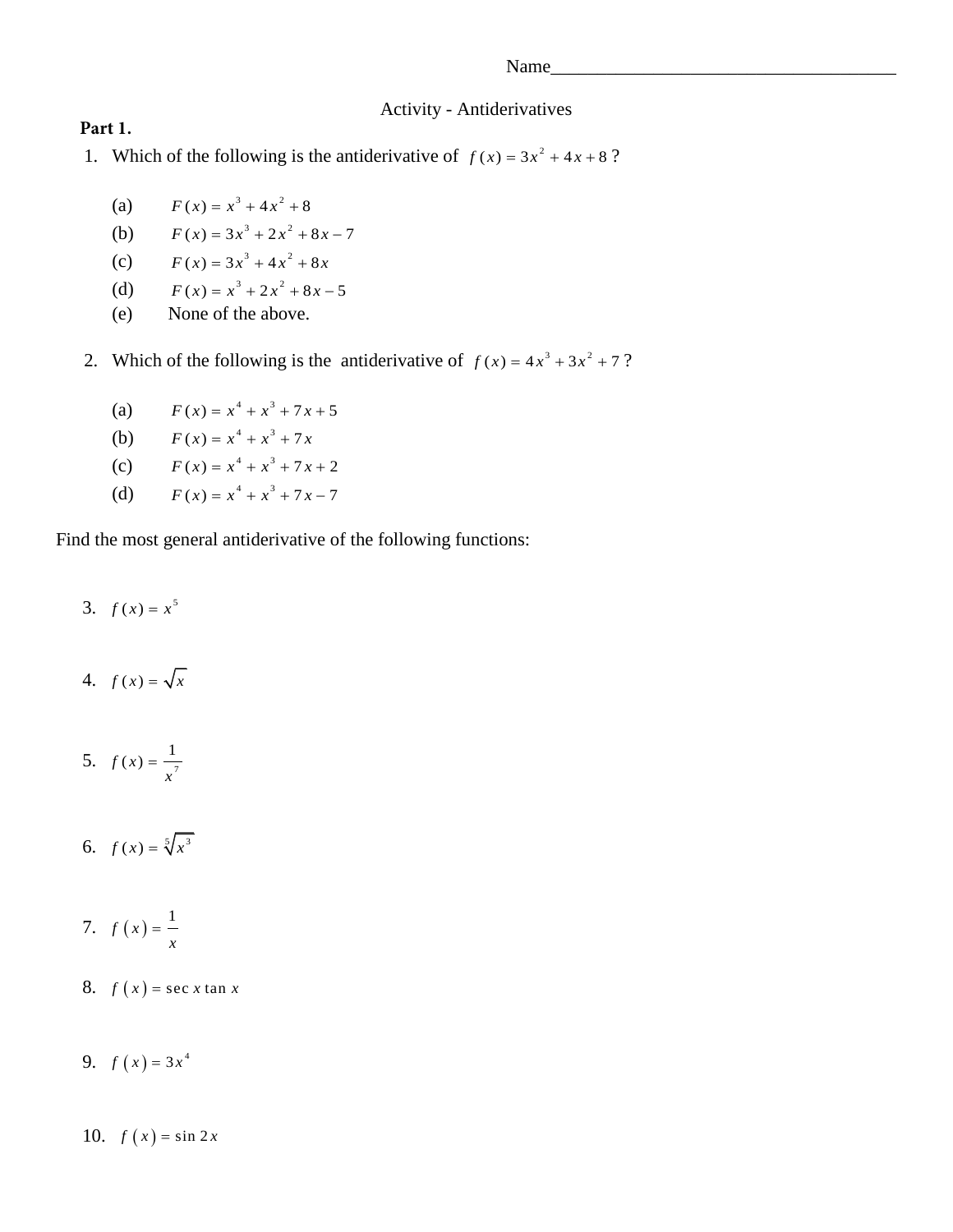## **Part 2: Applications of Antiderivatives: Rectilinear Motion**

Antidifferentiation is particularly useful in analyzing the motion of an object moving in a straight line.

1. If an object has the position function  $s = f(t)$  where *s* is measured in meters and *t* is time in seconds, then define the velocity and the acceleration of the object as functions of *t* including the correct units for both equations.

2. The acceleration due to gravity on Earth is a constant 9.8 m/s<sup>2</sup>. We generally consider down to be the negative direction, so let  $a(t) = -9.8$ . Find the velocity and position functions for a moving object with acceleration  $a(t) = -9.8$ . Explain the meaning of any unknown constants in your functions.

- 3. Use the gravitational constant of 9.8 m/s<sup>2</sup> to answer the following:
	- a. If a stone is dropped off a 35 meter cliff find it's velocity function  $v(t)$ .
	- b. What is the position function  $s(t)$  for the stone?
- c. How long will it take the stone to hit the ground?
- d. At what speed will the stone hit the ground?
- e. If instead of being dropped, the stone is thrown downwards at an initial velocity of 10 m/s, will the velocity and position functions change? If so, what are the new functions? At what speed will the stone hit the ground?
- f. If the stone were thrown upwards at an initial velocity of 10 m/s, at what speed will it hit the ground?